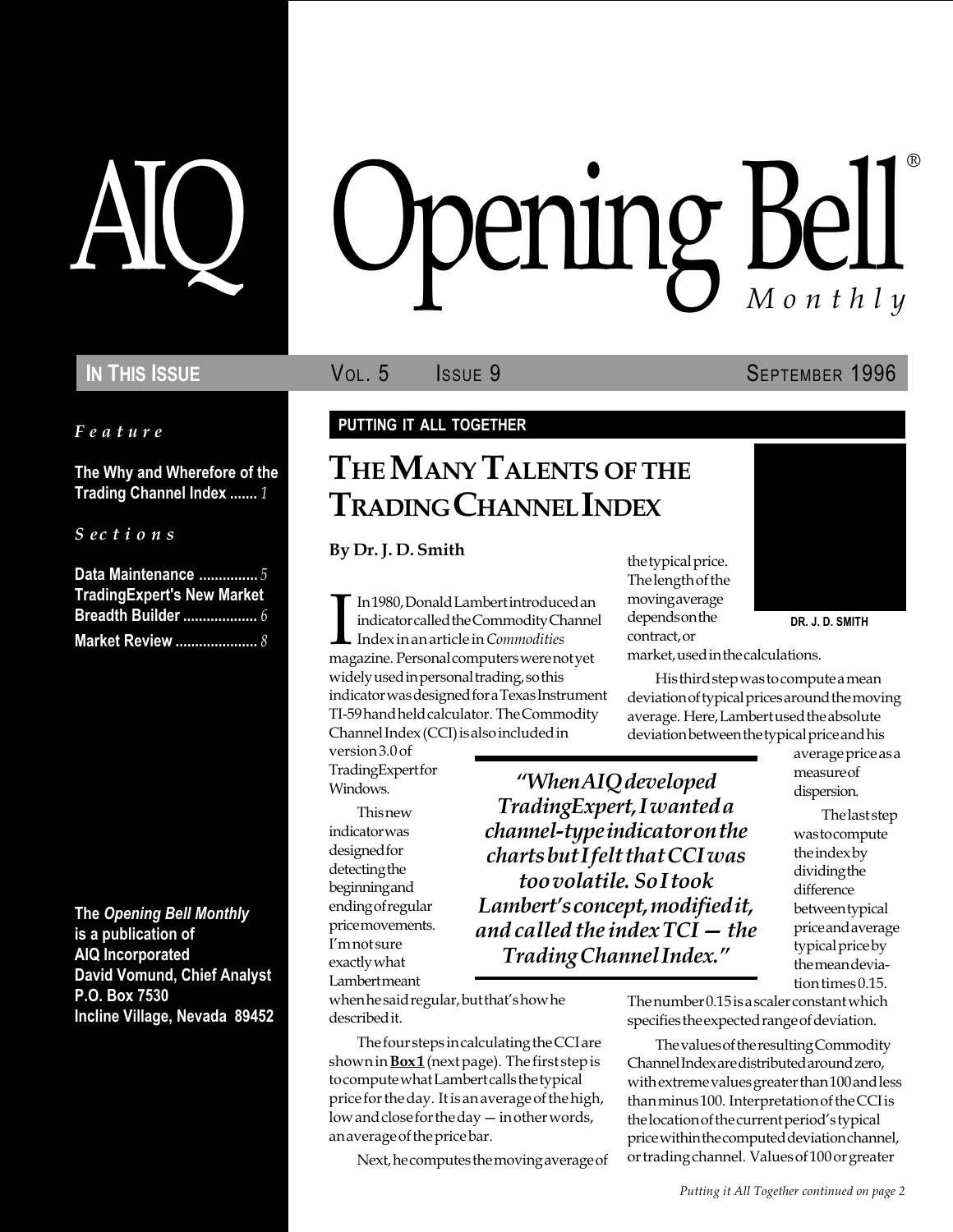## AIQ Opening Bell

#### PUTTING IT ALL TOGETHER continued ...

mean the typical price is at or near the upper channel boundary and values at or near 100 mean prices are at the lower channel boundary. The important signal is the change in direction of CCI when the index is at the maximum values.

When TradingExpert was being developed, I wanted a channel-type indicator on the charts but I felt that CCI was too volatile. It was designed for trading commodities, and my interest was trading equities. So I took Lambert's concept, modified it, and called the index TCI - the Trading Channel Index.

The five-step computation for the Trading Channel Index is shown in **Box 2**. I retained Lambert's idea of using typical price, as shown in step 1. But instead of computing a moving average, I used an exponential average. I prefer the exponentially smoothed average because of the heavier weights applied to more recent data  $-$  the moving average uses equal weights for all data regardless of the age of the data.

The exponentially smoothed average is a bit more responsive. As shown in step 3, I used the absolute deviation as a measure of dispersion as did Lambert but I again used the exponential average instead of a moving average. The formula for the Commodity Index portion, step 4, is the same. But I added a new exponential average on the Commodity Index in step 5 to get to my Trading Channel Index.

The difference between these two

#### PLEASE SEND CORRESPONDENCE TO:

Opening Bell Monthly G.R. Barbor, Editor P.O. Box 7530 Incline Village, NV 89452

AIQ Opening Bell Monthly does not intend to make trading recommendations, nor do we publish, keep or claim any track records. It is designed as a serious tool to aid investors in their trading decisions through the use of AIQ software and an increased familiarity with technical indicators and trading strategies. AIQ reserves the right to use or edit submissions.

For subscription information, phone 1-800-332-2999 or 1-702-831-2999.

© 1993-1996, AIQ Systems







2 SEPTEMBER 1996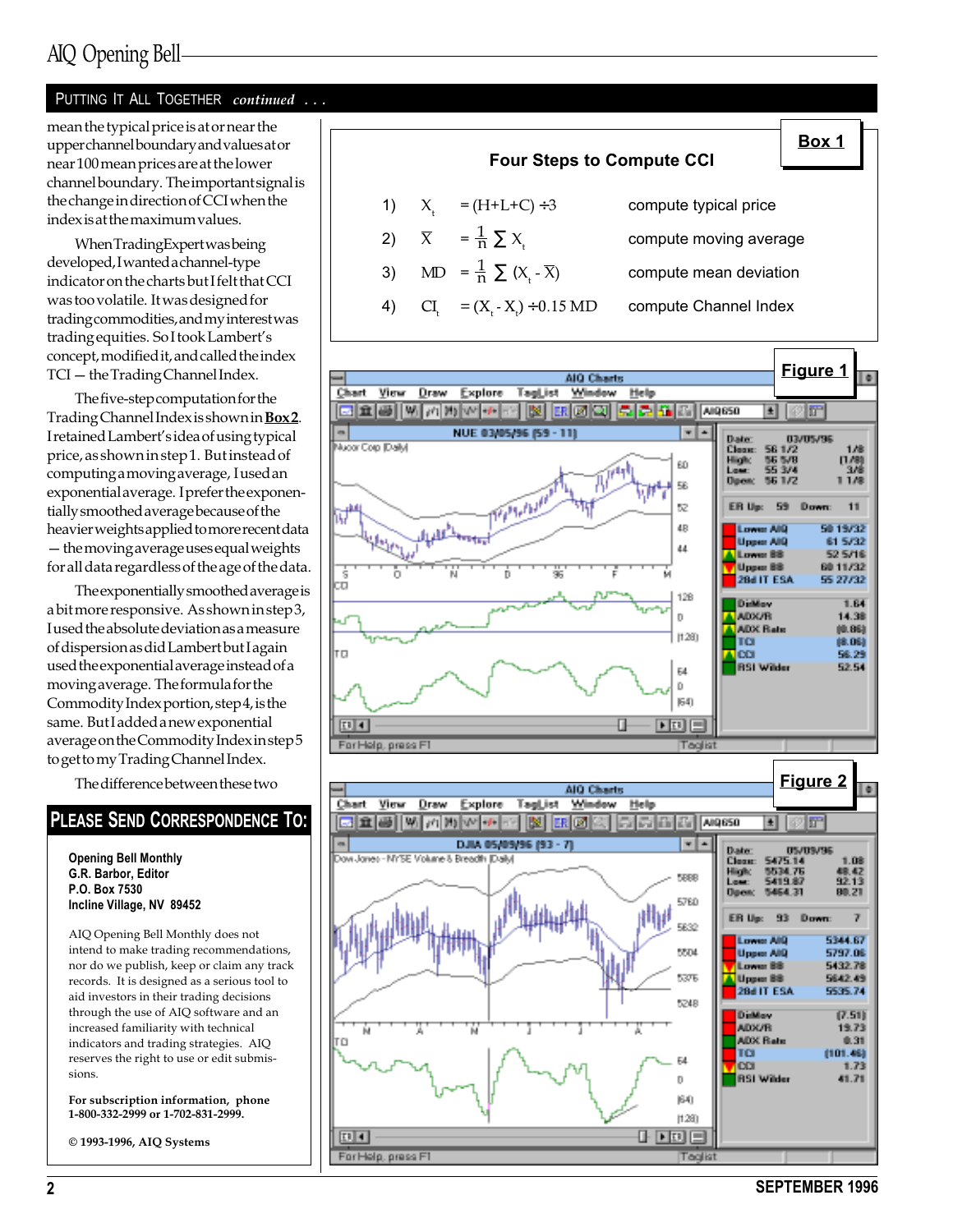## PUTTING IT ALL TOGETHER continued ...

indexes is shown in **Figure 1**. The TCI is smoother and less volatile because of the exponentially smoothed average. The TCI is, however, used the same as the CCI. Watch for changes in direction of the index when at extreme values.

In the examples which follow, I demonstrate how TCI can be used for market signal confirmation, sector rotation, group analysis, stock selection, and exit strategies.

#### Market Timing and Sector Rotation

 The first use of TCI is as a market timing oscillator measuring oversold and overbought situations. When used with the Dow Jones Industrial Average (DJIA), extreme values will be in the neighborhood of plus or minus 100.

In Figure 2, the vertical Date Line designates May 9, 1996. On the prior day, May 8, TradingExpert issued an Expert Rating of 99 to the upside for the DJIA. Also on May 8, the TCI turned up, providing confirmation for the Expert Rating.

On May 24, the TCI turned down, signaling the coming weakness in the market. No Expert Rating was generated at that time.

Figure 2 also illustrates the use of TCI divergences against price. A divergence occurred in mid-July. The market was making a short period double bottom. On the second drop to the support level, TCI showed a continuation of the bullish movement starting on July 17. That upturn in TCI confirmed an upside Expert Rating three days prior.

Sector rotation is easily seen when using TCI on weekly data. A good example is shown in **Figure 3**. In this case, TCI is used to determine the intermediate trend.

In using TCI on sectors and groups, the critical, or extreme, value is plus or minus 60. Watch for changes in TCI when near or above plus 60 or close to or below minus 60. The reason for this change in the critical value for TCI is that a group or sector is already an average and as a result has less inherent volatility. The intermediate trend is shown by the general direction of the TCI on the weekly chart.

Putting It All Together continued on page 4





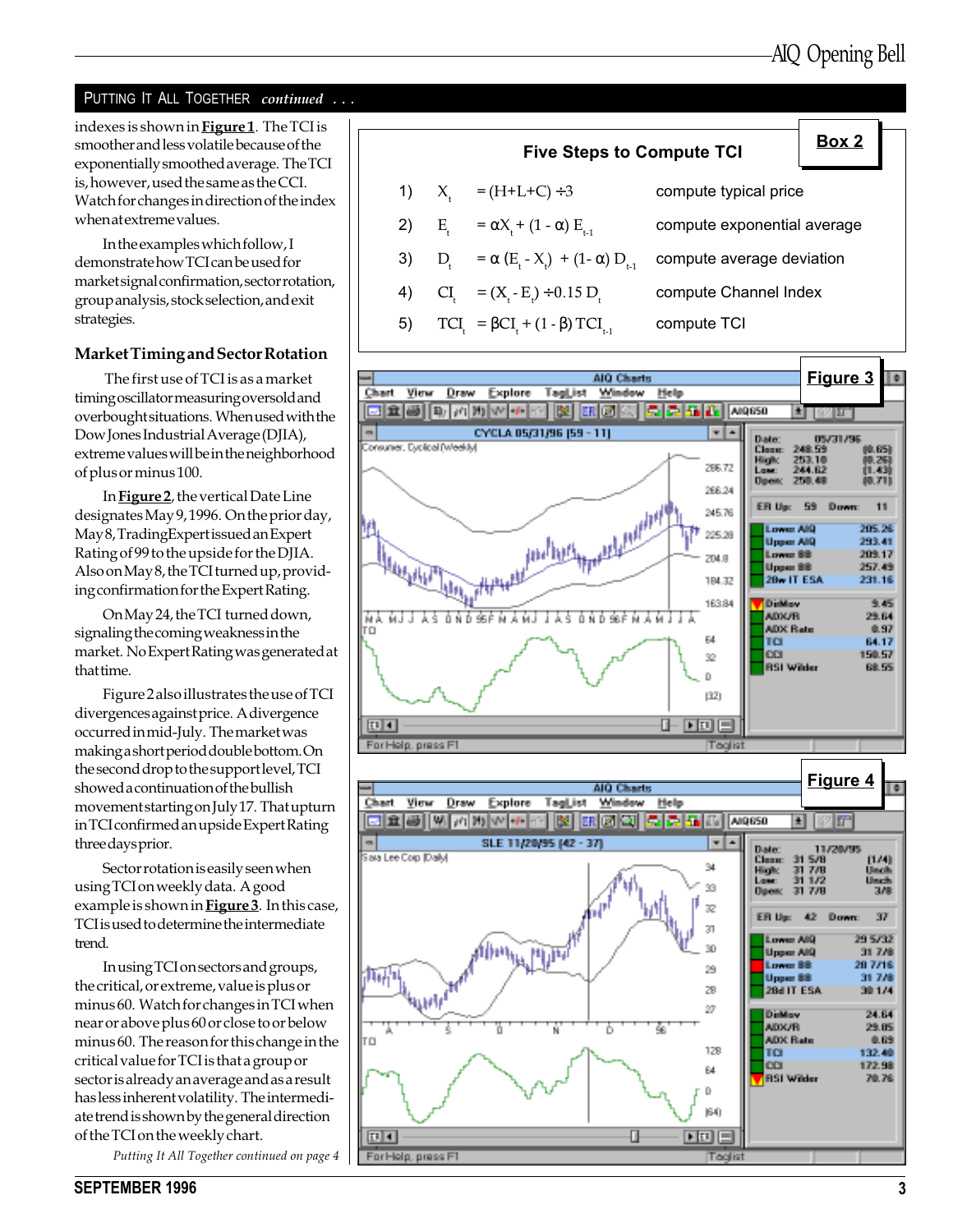#### PUTTING IT ALL TOGETHER continued ...

#### Stock Selection with Bollinger Bands

D. W. Davis in a September 1993 article for Technical Analysis of Stocks & Commodities recommended the use of the Commodity Channel Index and Bollinger Bands in a two indicator trading system. My initial reaction was skepticism, as both the Commodity Channel Index and Bollinger Bands are measuring essentially the same thing, albeit in different ways.

CCI as we have shown uses an average of typical daily price where the Bollinger Band uses closing price. CCI measures aspersion using absolute value where the Bollinger Band uses the square. But essentially both are measuring the extent of price variation around an average price in determining trading bands.

But Davis made a good case, so I thought that I would try the Trading Channel Index with Bollinger Bands. The purpose of this two indicator system (which I will refer to as the TCI/BB combo) is to determine objectively when a price correction or reversal is most likely. The TCI/BB combo has three requirements:

1) Prices should be at or near the outer limits of the Bollinger Bands.

2) A change in direction of TCI should occur. Extreme values are not needed here. The Bollinger Band takes care of that requirement.

3) Subsequent break in a price trendline confirms the signal.

Examine closely **Figure 4**, which shows Sara Lee with standard Bollinger Bands (a 20 day moving average and two standard deviation bands). The first signal is at the far left on the chart, about the middle of July. TCI turns down and prices are at the upper Bollinger Band. Two weeks later, a price break occurs as prices move to the lower band and continue to slide south until the second week of August. At that point, the TCI turns up and prices advance to the upper Bollinger Band and continue up until mid-September. TCI again changes direction and the price advance stops.

The cycle occurs again in October. Prices advance to the upper Bollinger Band until mid-November. TCI turns down and prices stabilize for about a week. A





trendline under this support is not broken. Prices continue to advance to new highs the first part of December. At that point, the TCI is diverging from the new higher prices and subsequently there is a price decline.

In order for this TCI/BB combination to work, all three requirements must be met. Prices have to be at the outer limits of the Bollinger Bands, there must be a change in direction of the TCI, and to

protect against false signals a trendline through recent prices must be broken in order to confirm the exit or entry opportunity.

**Figure 5** is the Industrial Sector from the AIQ Pyramid. It is an example of how the TCI/BB combo may be used for sector rotation and stock selection. Notice the divergence between prices and TCI in late July. The sector average is forming a double bottom similar to the overall market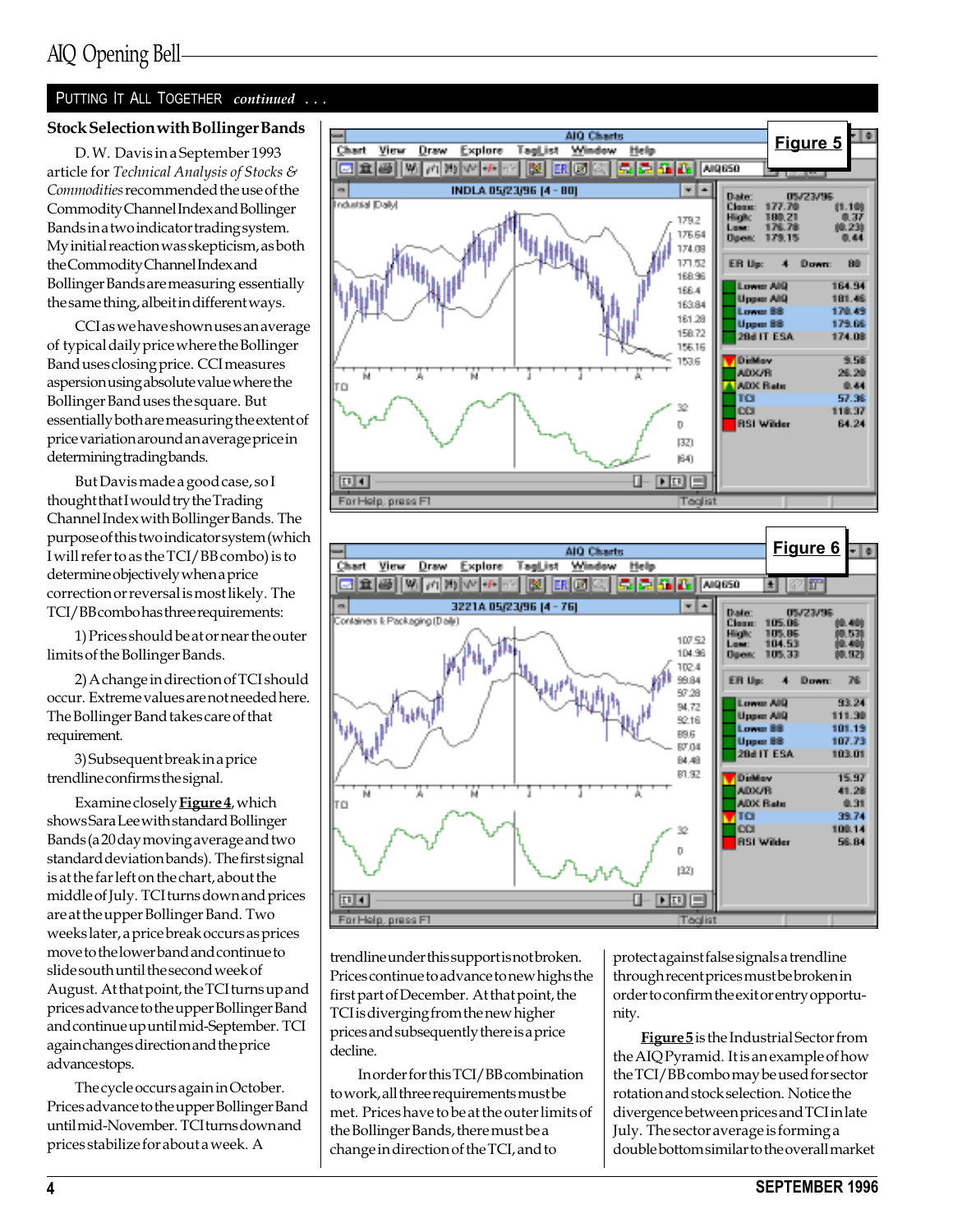#### PUTTING IT ALL TOGETHER continued ...

But I digress.

On May 23, Figure 5 shows that the sector average is at the upper Bollinger Band and TCI is turning down. Figure 6 is the Containers & Packaging Group from the Industrial Sector for the same day. The same pattern has already occurred. A trendline under recent group averages has been broken. This is a bearish sign.

Exploring the stocks in this group, we find Stone Container Corp. (STO), shown in **Figure 7**. On that same day, May 23, the stock has a very bearish profile. With a bearish group and a bearish sector, the STO stock looks good for a short position.

#### Exit Strategies

Figure 7 also shows the use of the TCI/ BB combo in exit strategies. As this would be a short position, I am looking for prices at the lower band and an upturn in TCI. I will take this as a warning sign and an excuse to put a trendline just above recent highs. This will cause an exit if indeed prices reverse, but also allows me to ride out any false signal and retain my position.

The first reversal signal occurs in the first week of June (Figure 7). I place a trendline at position A. Prices drift sideways and then down with no break in



the trendline. A month later, it tries again.

The first week in July, there is another TCI upturn and a trendline is placed at position B. By August, a consolidation seems to be occurring. The support level at position C is a good initial stop for a long position, and position D is a proper stop for the short position. At the same time in the month of August, the group shown in Figure 6 and the sector shown in Figure 5

are also bullish.

Not bad for an indicator originally designed 16 years ago for a hand held calculator. I'm not ready to throw away my trading process and start a new one based on the Trading Channel Index and Bollinger Bands, but it sure appears worthy of some additional study and review.

#### STOCK DATA MAINTENANCE

The following table shows past and future stock splits and large dividends:

| <b>Stock</b>                                  | Ticker                                        | Split/Div.                                       | Approx. Date         | <b>Stock</b>                                        | Ticker      | Split/Div. | Approx. Date |  |  |  |  |
|-----------------------------------------------|-----------------------------------------------|--------------------------------------------------|----------------------|-----------------------------------------------------|-------------|------------|--------------|--|--|--|--|
| Northland Cranber                             | <b>CBRYA</b>                                  | 2:1                                              | 09/03/96             | Archer Daniels Midland                              | ADM         | 5%         | 09/17/96     |  |  |  |  |
| Orthodontic Ctrs.                             | <b>OCAI</b><br>2:1<br>09/06/96<br>Sturm Ruger |                                                  |                      | <b>RGR</b>                                          | 2:1         | 09/17/96   |              |  |  |  |  |
| MLF Bancorp                                   | <b>MLFB</b>                                   | 3:2                                              | 09/09/96             | Evergreen Bancorp                                   | <b>EVGN</b> | 2:1        | 09/17/96     |  |  |  |  |
| PaxarCorp                                     | <b>PXR</b>                                    | 25%                                              | 09/10/96             | Reynolds & Ren.                                     | <b>REY</b>  | 2:1        | 09/18/96     |  |  |  |  |
| SnapOn Inc.                                   | <b>SNA</b>                                    | 3:2                                              | 09/11/96             | SY Bancorp                                          | SYBA        | 2:1        | 09/18/96     |  |  |  |  |
| Anheuser Busch                                | <b>BUD</b>                                    | 2:1                                              | 09/13/96             | Green (AP) Inds                                     | <b>APGI</b> | 2:1        | 09/23/96     |  |  |  |  |
| <b>Claires</b> Stores                         | <b>CLE</b>                                    | 3:2                                              | 09/13/96             | COREStaff Inc.                                      | <b>CSTF</b> | 3:2        | 09/23/96     |  |  |  |  |
| Hershey Foods                                 | <b>HSY</b>                                    | 2:1                                              | 09/16/96             | AT&TCorp                                            | T           | .326:1     | 10/01/96     |  |  |  |  |
| NeoPharmInc.                                  | <b>NPRM</b>                                   | 2:1                                              | 09/16/96             | Analysts Int'l                                      | ANLY        | 2:1        | 10/01/96     |  |  |  |  |
| Viasoft Inc.                                  | <b>VIAS</b>                                   | 2:1                                              | 09/16/96             | Astronics Corp                                      | <b>ATRO</b> | 5:4        | 10/01/96     |  |  |  |  |
| Regal Cinemas                                 | REGL<br>3:2                                   |                                                  | 09/17/96             | Richfood Holdings                                   | <b>RCHF</b> | 3:2        | 10/01/96     |  |  |  |  |
| <b>Barnet Banks</b>                           | BBI                                           | 2:1                                              | 09/17/96             |                                                     |             |            |              |  |  |  |  |
| Trading Suspended:                            |                                               |                                                  | Name/Ticker Changes: |                                                     |             |            |              |  |  |  |  |
| AcmeCleveland (AMT)<br>Allegheny Ludlum (ALS) |                                               |                                                  |                      | Software Developers (SDEV) to Netegrity Inc. (NETE) |             |            |              |  |  |  |  |
| Cray Research (CYR)<br>Eaton Vance (EAVN)     |                                               | General Public Utilities (GPU) to GPU Inc. (GPU) |                      |                                                     |             |            |              |  |  |  |  |
| GuestSupply (GEST)                            |                                               | Hayes Wheels Int'l (HAY)                         |                      | Dial Corp (DL) to Viad Corp (VVI)                   |             |            |              |  |  |  |  |
| Int'l Colin Energy (KCN)                      |                                               | Morrison Knudsen (MRN)                           |                      | SafetyTeck (SAFE) to Invivo Corp (SAFE)             |             |            |              |  |  |  |  |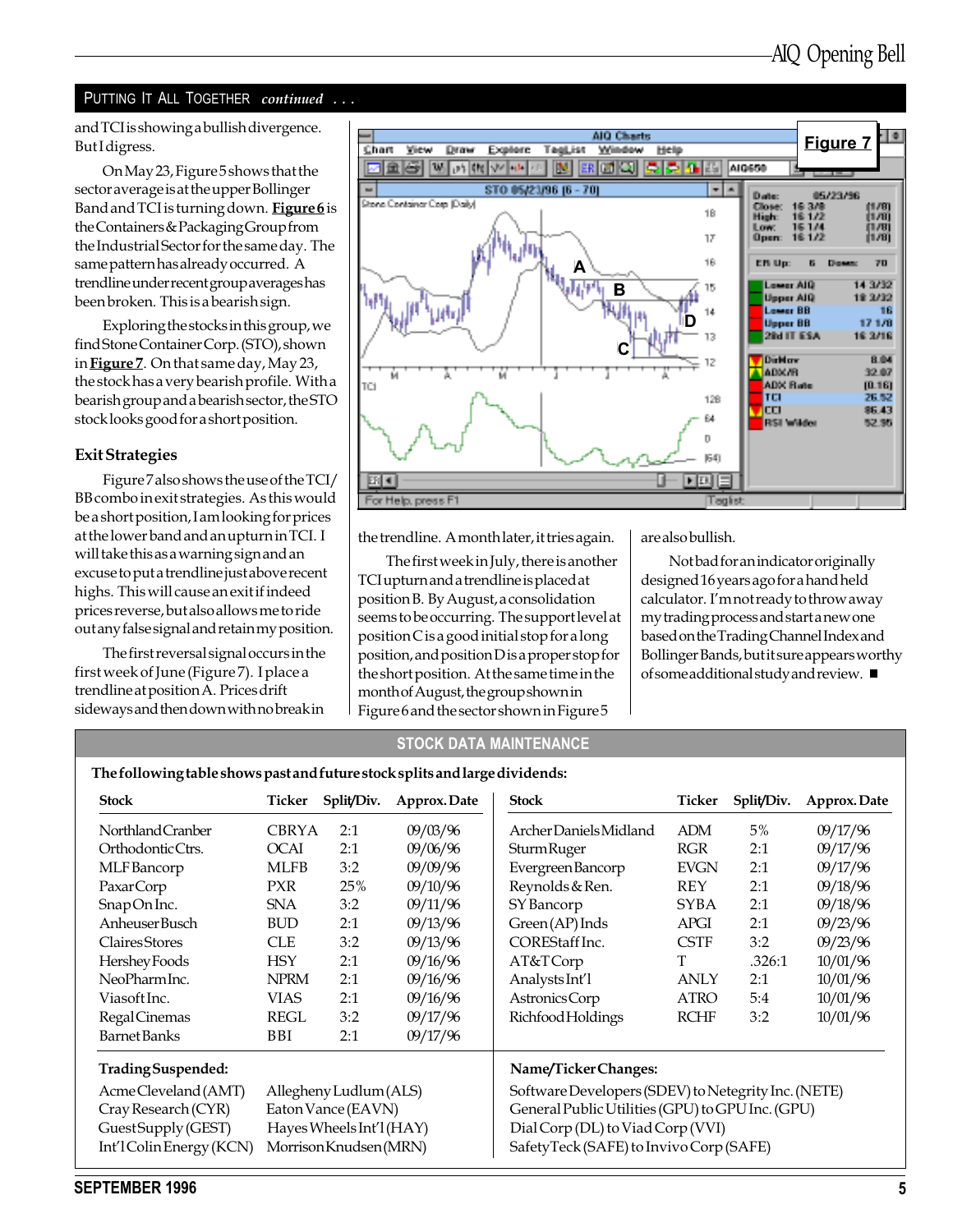## MARKET ANALYSIS



By David Vomund

DAVID VOMUND

 $\begin{array}{l} \displaystyle\prod_{\text{we began a study based on the new} } \hbox{{\rm \bf model}}\ \text{Kondel} \end{array}$ n last month's Opening Bell Monthly, we began a study based on the new Breadth Builder feature available in For this study, we used the Breadth Builder to create markets from the AIQ Pyramid industry sectors. We then looked at the performance of the Expert Ratings generated for these "sector markets" over a two year period of time.

This month, we have updated the study to include the July market decline and most of the August rally. We performed the test on all of the Pyramid sectors.

Using the new Breadth Builder, breadth data was created for the Pyramid sectors using the stocks that are associated with each sector. This allows us to use indicators such as the Advance Decline Oscillator and the New Highs/New Lows indicator when charting the sectors. Of greater importance, this breadth data enables us to use AIQ's market timing model to generate market Expert Ratings for the sectors.

To briefly review our testing procedures, we looked for Expert Ratings of 95 or greater confirmed by the Price Phase indicator. Anytime a buy signal of 95 or greater was registered, we bought the sector when the Phase indicator began to increase (or on the day of the signal if the Phase was already increasing).

Conversely, we sold when a sell signal of 95 or greater was confirmed by a decreasing Phase indicator. The extended time period used for this second test was January 1994 to August 15, 1996.

Last month, we compared the effectiveness of the Expert Ratings generated by the regular timing model to the Expert Ratings that are generated using Breadth

Builder and the AIQ market timing model. The Expert Ratings using the market timing model were so superior that we discontinued the comparison with the regular timing model.

signal is confirmed. Commissions and slippage are not included.

After completing the test on all the Pyramid sectors, the trading results have

This is simply a

test of market timing based on Expert Ratings vs.

"Breadth data enables us to use  $AIO's$ market timing model to generate market Expert Ratings for the sectors.

improved over last month's study but the conclusions remain the same. The correction in July actually

buy-and-hold and not a test of an actual trading strategy. Therefore, we assume that we can buy at the close on the day the

improved the Expert Rating trading performance. Table1 shows the Pyramid sectors and the results of trading the sectors

Table 1

|                           | Average Annual Rate of Return (%)<br>(01/01/94 - 08/15/96) |            |  |  |  |  |  |  |  |  |  |
|---------------------------|------------------------------------------------------------|------------|--|--|--|--|--|--|--|--|--|
|                           | <b>Breadth Builder</b><br><b>Trading</b>                   | Buy & Hold |  |  |  |  |  |  |  |  |  |
| <b>Basic Materials</b>    | 7.25                                                       | 9.72       |  |  |  |  |  |  |  |  |  |
| Consumer-Cyclical         | 9.53                                                       | 0.33       |  |  |  |  |  |  |  |  |  |
| <b>Financial Services</b> | 7.66                                                       | 19.07      |  |  |  |  |  |  |  |  |  |
| Food                      | 10.98                                                      | 19.11      |  |  |  |  |  |  |  |  |  |
| Health & Pharm.           | 10.53                                                      | 32.40      |  |  |  |  |  |  |  |  |  |
| Industrial                | 44.71                                                      | 29.28      |  |  |  |  |  |  |  |  |  |
| <b>Insurance</b>          | 9.87                                                       | 8.27       |  |  |  |  |  |  |  |  |  |
| Leisure                   | 5.04                                                       | 0.64       |  |  |  |  |  |  |  |  |  |
| Metals                    | 18.36                                                      | 2.87       |  |  |  |  |  |  |  |  |  |
| Oil-Prod. & Services      | 18.18                                                      | 12.83      |  |  |  |  |  |  |  |  |  |
| Retailing                 | 37.57                                                      | 11.00      |  |  |  |  |  |  |  |  |  |
| Technology                | 21.78                                                      | 23.56      |  |  |  |  |  |  |  |  |  |
| Transportation            | 6.14                                                       | 2.13       |  |  |  |  |  |  |  |  |  |
| Utility                   | 0.37                                                       | 1.45       |  |  |  |  |  |  |  |  |  |
| Average                   | 14.86                                                      | 12.33      |  |  |  |  |  |  |  |  |  |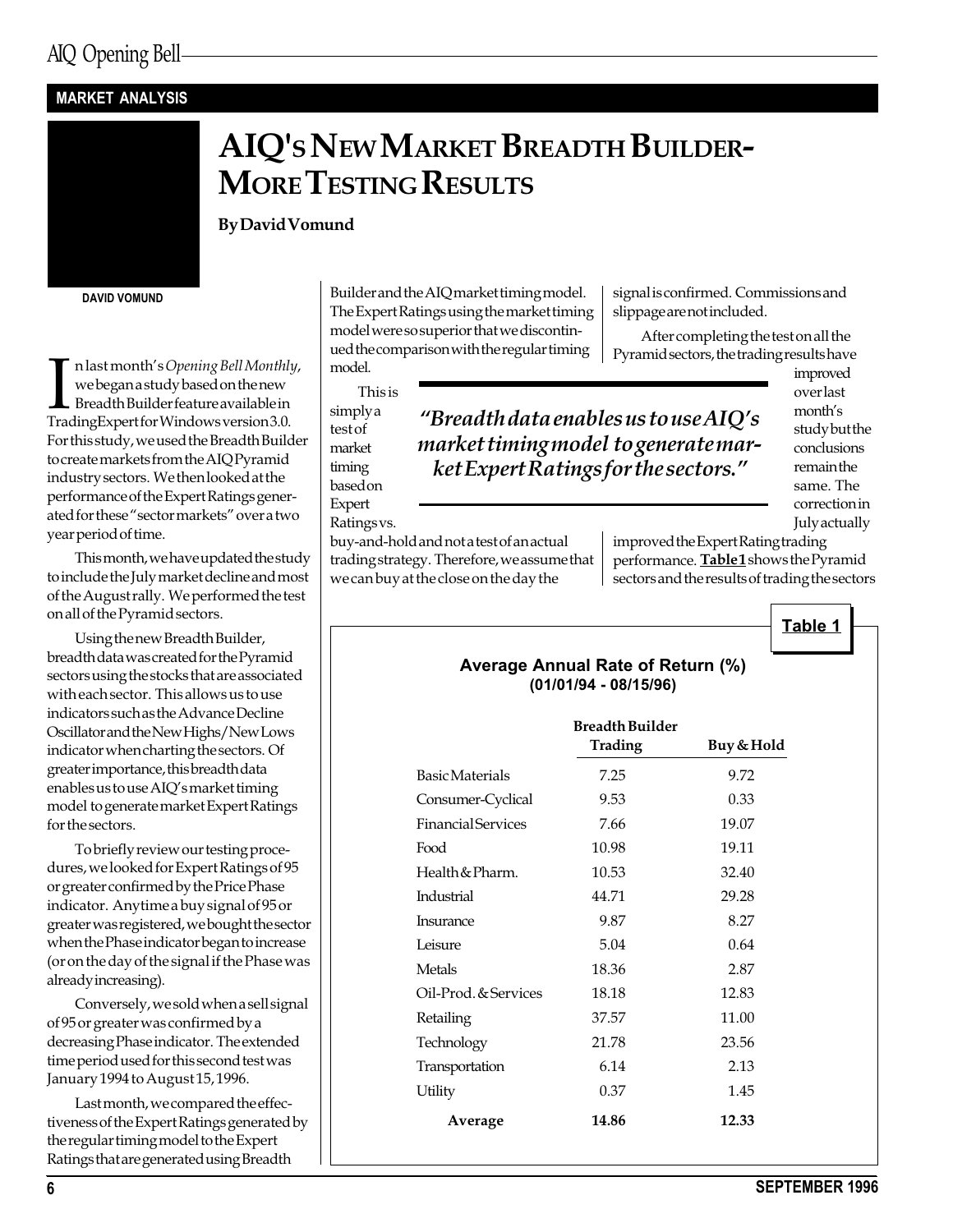#### MARKET ANALYSIS continued ...

by applying Breadth Builder compared to buy-and-hold.

We see that Expert Rating trading performed extremely well for some Pyramid sectors such as Industrial, Metals, and Retailing. There were other cases where trading badly underperformed such as Financial Services and Health & Pharmaceuticals. Overall, the results from trading are about the same as buy-and-hold results. The trading results would be lower after commissions.

The problem with market timing is that some rallies are missed. The Expert Ratings tend to be countertrend, so if a buy signal is not registered when a sector is near a low and beginning to rally, then it is not likely that a buy signal will occur as the sector enters its strong advance.

While the trading results are even with a buy-and-hold strategy, we found that when the sectors are on buy signals, they tend to outperform. The annualized return of the average trade based on the Breadth Builder model is greater than the annualized buy-and-hold return.

Table 2 lists the average return and the average holding period for each buy signal. The second column annualizes the first column. The final column shows the annual (buy-and-hold) return for each sector.

We see that in 10 of the 14 cases, the annualized return for an Expert Rating buy period is greater than the annual buy-andhold return. Even some of the sectors that badly underperformed buy-and-hold on the mechanical trading basis outperformed when they were on buy signals. These sectors underperformed on a mechanical trading basis because there were times that they were on a sell signal while the sector rallied. They didn't catch every move but when they were on a buy signal, they outperformed.

#### Summary

Applying market timing based on Expert Ratings to the AIQ Pyramid sectors worked well for some of the individual sectors (Consumer-Cyclical, Industrial, Leisure, Metals, Oils, and Retailing). However, our mechanical system that only uses Expert Ratings confirmed by the

#### Breadth Builder Test Results (01/01/94 - 08/15/96)

|                        | <b>ER Trading</b><br>% Gain per Trade | <b>ER Trading</b><br>Annual $(\%)$ | Buy & Hold<br>Annual (%) |
|------------------------|---------------------------------------|------------------------------------|--------------------------|
| <b>Basic Materials</b> | 1.31% in 36 days                      | 13.43                              | 9.72                     |
| Consumer-Cyclical      | $1.67\%$ in 30 days                   | 20.66                              | 0.33                     |
| Financial Services     | $1.53\%$ in 18 days                   | 31.91                              | 19.07                    |
| Food                   | 0.74% in 25 days                      | 10.98                              | 19.11                    |
| Health & Pharm.        | 1.93% in 25 days                      | 27.95                              | 32.40                    |
| Industrial             | 2.19% in 32 days                      | 24.82                              | 29.28                    |
| Insurance              | 0.68% in 25 days                      | 9.89                               | 8.27                     |
| Leisure                | $0.24\%$ in 21 days                   | 4.23                               | 0.64                     |
| Metals                 | 0.89% in 12 days                      | 28.25                              | 2.87                     |
| Oil-Prod. & Services   | 3.27% in 41 days                      | 29.47                              | 12.83                    |
| Retailing              | 2.80% in 27 days                      | 37.57                              | 11.00                    |
| Technology             | 3.34% in 29 days                      | 41.75                              | 23.56                    |
| Transportation         | $1.32\%$ in 40 days                   | 11.93                              | 2.13                     |
| Utility                | 0.09% in 27 days                      | 1.23                               | 1.45                     |
|                        | Average                               | 21.01                              | 12.33                    |

Phase showed overall results that are about even with a buy-and-hold strategy.

The Expert Ratings are a powerful tool for the short-term trader who wants to buy an outperforming sector. When a sector is on a buy signal, its average return (on an annualized basis) exceeds its average annual buy-and-hold return.

Note: The results and conclusions of our sector testing do not apply to the overall market or individual stocks. For market timing studies, see the Opening Bell Monthly June '95 and April '94. For a stock timing study, see Opening Bell Monthly April'95.

In addition to managed accounts, David Vomund publishes two advisories for stock and sector fund investing. For information, phone 702-831-1544.

#### Annual Lake Tahoe Seminar

Hyatt Regency Hotel, Incline Village, Nevada Thursday through Saturday October 3, 4, & 5, 1996 Broad new seminar agenda includes AIQ Windows products Wednesday, October 2

Options Workshop (optional)

For reservations or for more information, call:

1-800-332-2999

#### JIM YATES

With great sadness we note the passing of Jim Yates on August 28, 1996. Jims's AIQ seminar options workshops were highly regarded, and he was a valued contributor to this newsletter. He will be greatly missed.